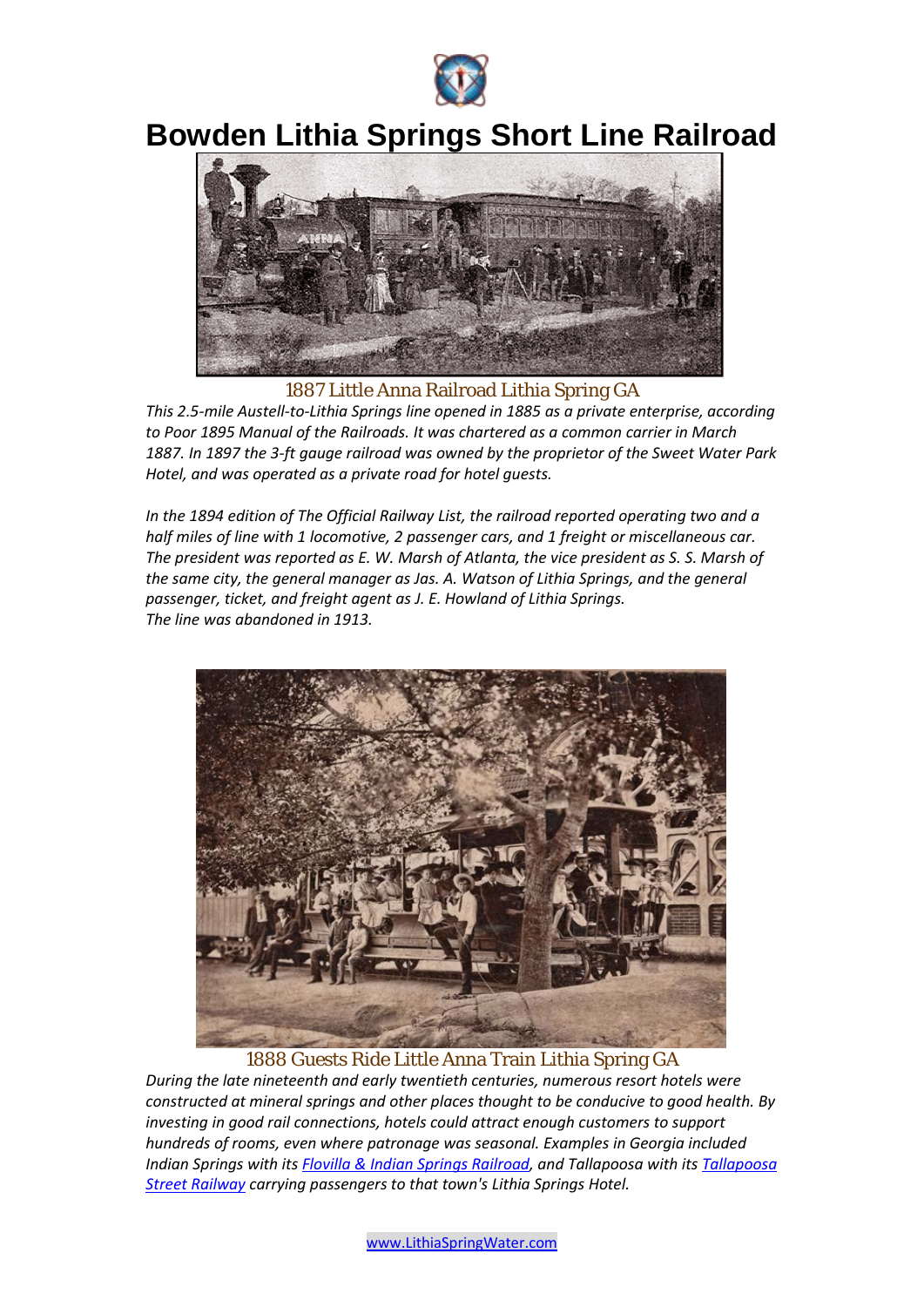

From: *Official Guide of the Railways*, 1906.



## **Bowden Lithia Springs Short Line Railroad**



*The Bowden Lithia is shown between Austell and Lithia Springs as no. 16. Other railroads indicated are no. 72, the Seaboard, and no. 76, the Southern, which split into two branches at Austell. (From: New Business Atlas Map of Georgia, Rand, McNally & Co., 1907).* 

*Sweet Water Park Hotel. (From: The Southland; an exposition of the present resources and development of the South. Online at Internet Archive.* 



[www.LithiaSpringWater.com](http://www.lithiaspringwater.com/)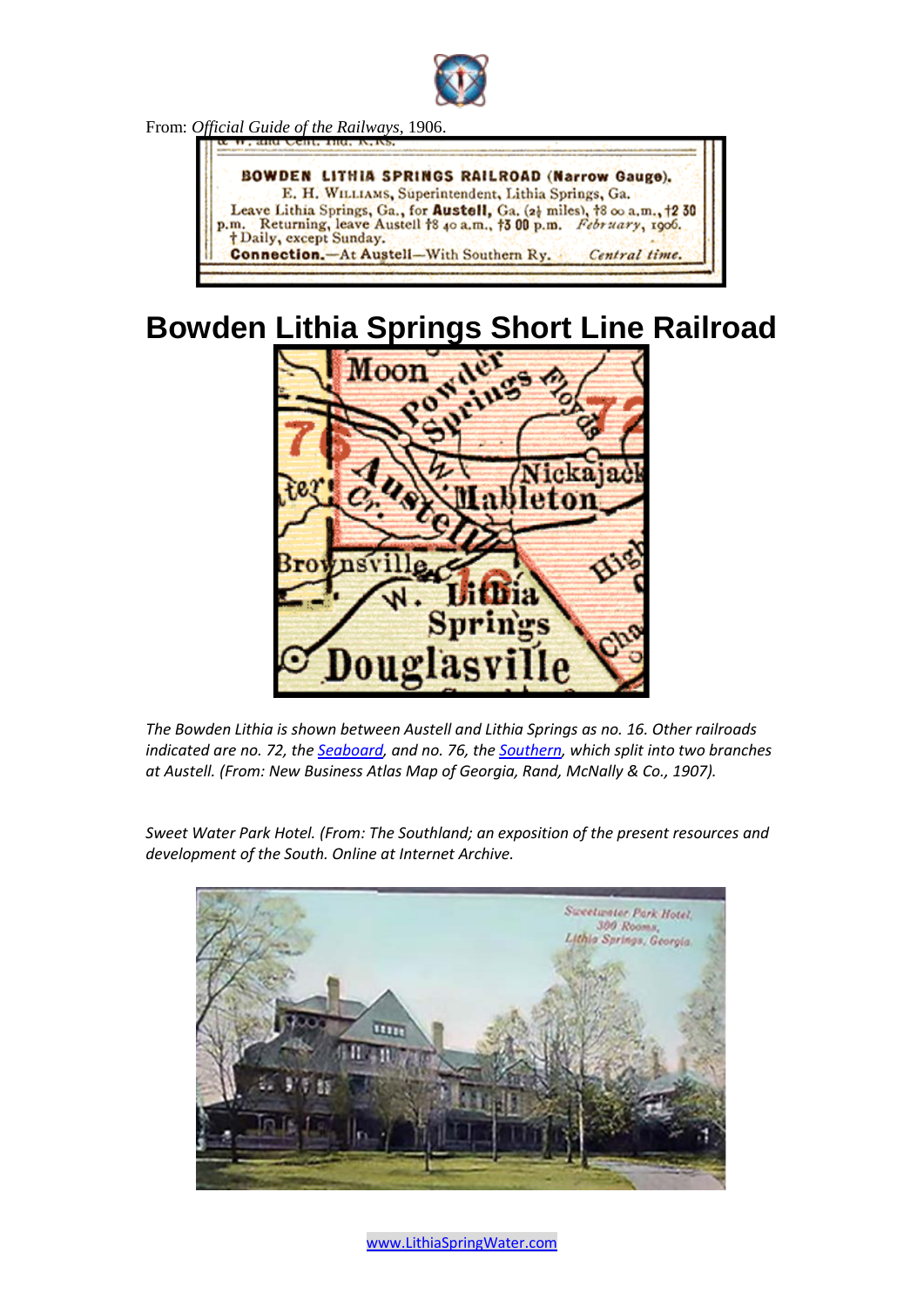

## 1887 Sweet Water Hotel Resort Lithia Spring GA

.



1888 Lithia Spring GA *Bowden Lithia spring in use around 1888. (This image and the one above it are from S. W.* 

*McCallie, A Preliminary Report on the Mineral Springs of Georgia, Geological Survey of Georgia, 1913.) The original Bowden Lithia spring*



1887 Congress of Physicians Lithia Spring GA

*In October 1887, the Congress of Physicians held their annual conference at the site of Lithia Springs, Georgia. Historical records show that prestigious doctors of the day prescribed Lithia Spring Water as a general health tonic. It is a historic fact that many doctors of the period used natural remedies to address health issues.*